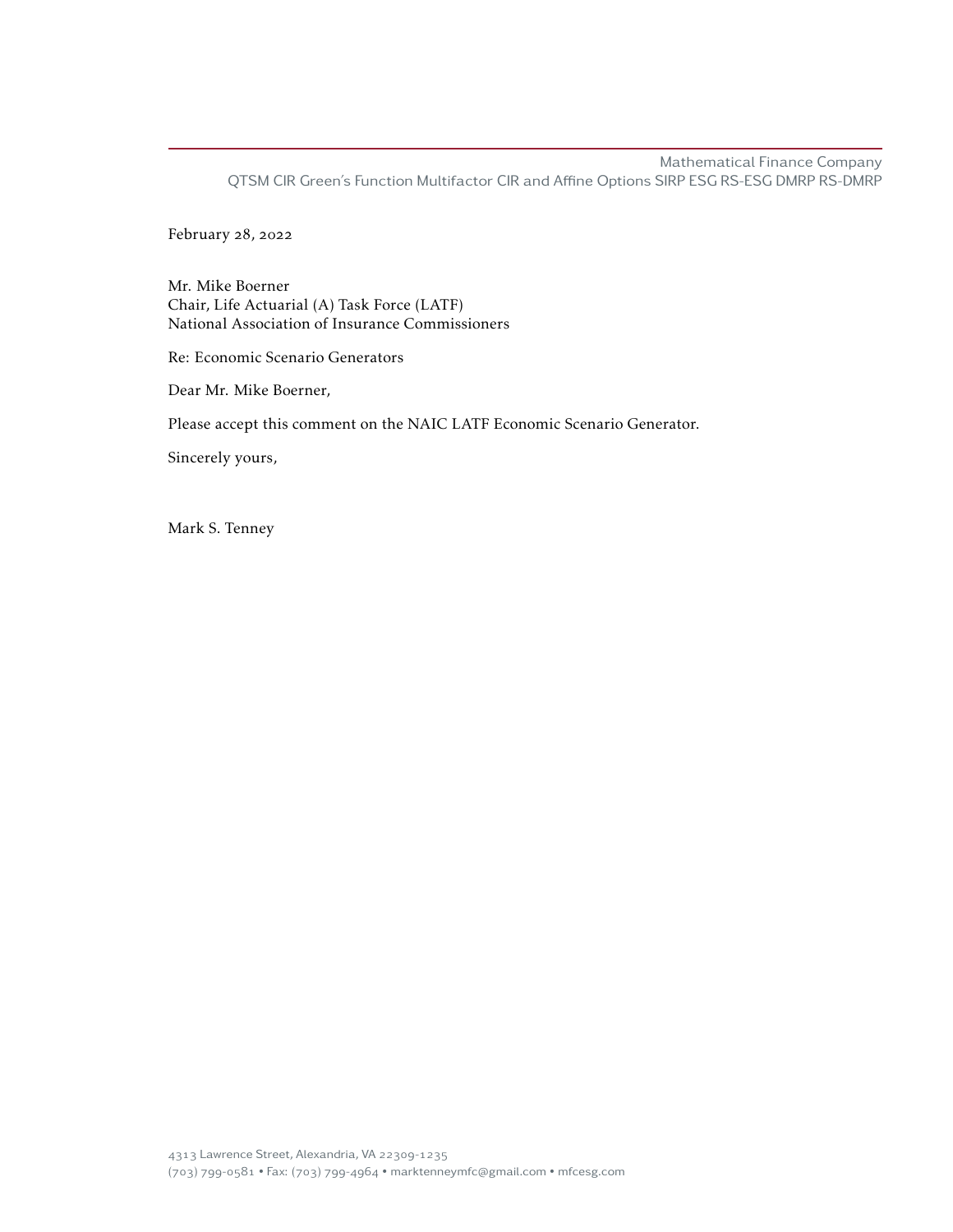The NAIC LATF is currently proposing to move forward with testing  $\alpha$  versions of the  $\alpha$  factor CIR model that impose some type of limit or reduction of negative rate severity. This is a negative rate on government debt. Their handling of non-government debt in this situation needs careful thought and clarification. Negative interest rates where non-government parties borrow are a strange looking glass world that requires more elaboration and analysis. In addition, negative interest rates and currency mechanism designs that make them possible go into what might be called political economy. This includes what might be proposed as part of such currency mechanism design, whether one personally agrees with it or not. The discussion is not too meaningful if it is restricted only to the mathematics of shadow rate models. This comment is a start to such a discussion.

The International Monetary Fund, IMF, and central banks have invented ways to get around paper money as a limit on deeper negative rates. Basically, paper money trades at an exchange rate to digital money. Each day, the index accumulates at whatever the central bank rate on reserves is. If a dollar of paper money is presented to a bank it is credited with the exchange rate as electronic money. This is called a dual currency. Paper money is a type of central bank reserve. Electronic central bank reserves are charged a fee and money subtracted to get a negative interest rate. Paper money receives a change to its exchange rate to digital money. In the dual currency approach, there is no arbitrage between central bank reserve money, whether it is paper, a Federal Reserve Note, or digital, a reserve balance of a bank at the Federal Reserve.

When central bank interest rates on reserve money are positive, the index goes up. This will be the usual case. So the normal situation is that a dollar of cash gets more than one dollar of digital money when presented at a bank. It is possible to make this a guarantee, so that cash money always has an exchange rate greater than one. Cash money never breaks the buck. This increases its popularity.

One mechanism to never break the buck is to start the index process when rates are positive, so the index builds up. The index could also be started above par. Finally, if the index hit par, the central bank could adjust the ratio up as a one time stimulus before continuing negative interest rates. So if the index hits 1, it might be reset to 1.25 to give up to approximately 5 years of negative 5 percent rates. Daily adjustments would result in a slightly shorter period. The index can only hit the buck during a period of negative rates. This is a time when more stimulus is wanted. This upward adjustment approach could be used to give extra juice to the stimulus. Those who are mostly dependent on cash tend to spend stimulus at a higher rate and so helping cash will tend to provide extra stimulus.

The exchange rate for cash being above par also creates additional possibilities for stimulus. Central bankers and the IMF can use these to help gain support for their new currency. Some of these have the effect of reducing inequality which they can also credibly say is part of getting the economy unstuck. Inequality may be part of why economies are stuck at zero interest rates for long. In addition to the stimulus effect, these mechanisms are also a way of gaining support for their currency mechanism design.

These IMF currency design stimulus and popularity enhancers could make over half the population winners from a dual currency system. These can be temporary stimulus during a crisis or permanent as a stabilizer. Or they could be a blend of the two, with a modest adjustment permanently, and the full amount during a crisis.

Stimulus and stabilizers include some of the following. Those receiving social security payments below a living income would be considered to get them in cash the moment before their bank account was credited. So their payment would be multiplied by the index, which is always above par. Other pension groups like military widows and orphans, teacher aides or part time teachers with small pensions, and so on might be included to further spread the stimulus and popularity.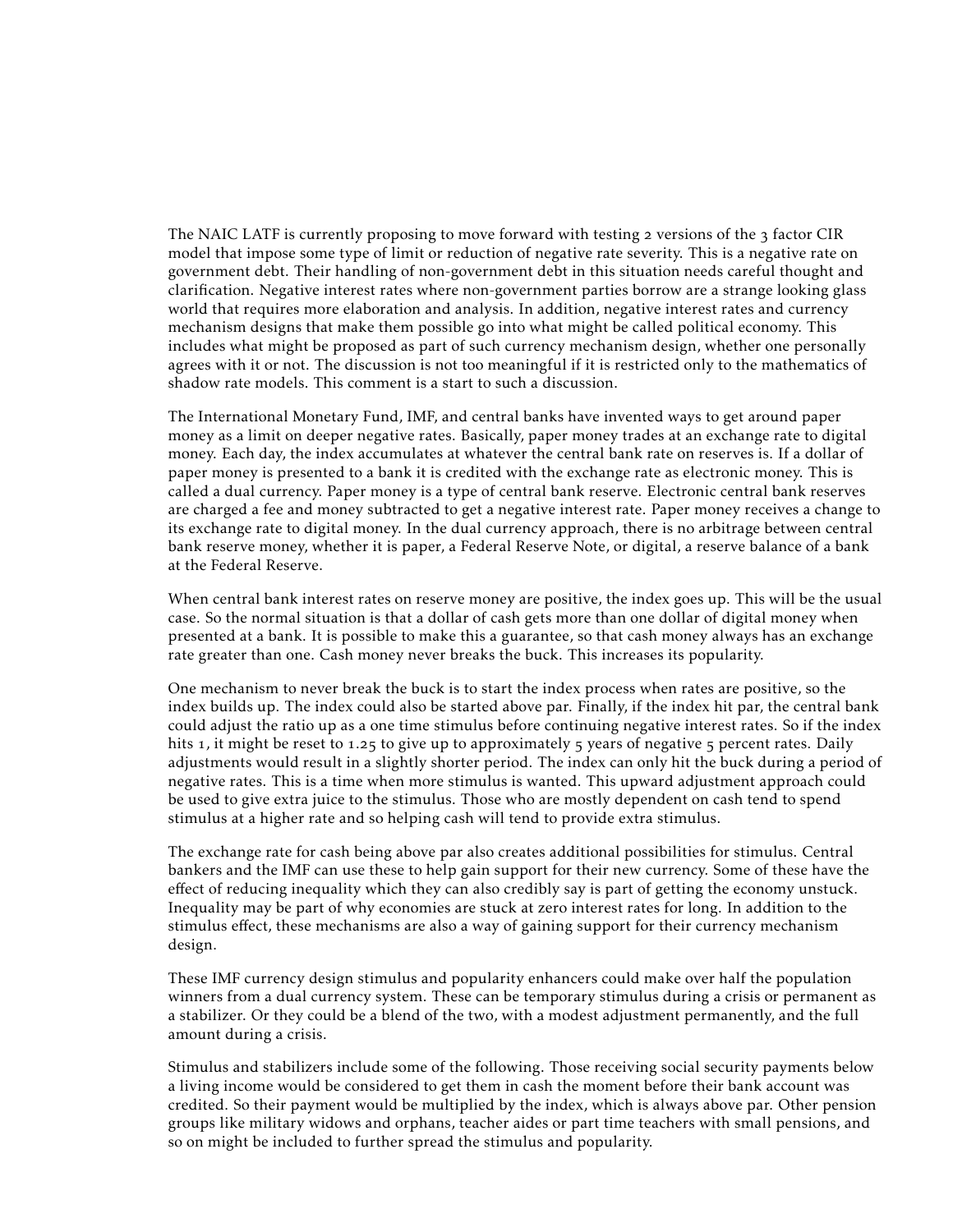Those with wages below the median wage or below the living wage could be required to be paid in cash at least notionally the moment before their bank account is credited. Other groups left out of prosperity over the last 50 years could also get some type of interpretation so that they are considered paid in cash momentarily before their bank account is credited. These groups are considered to have a greater tendency to spend stimulus, so these equity adjustments would also be stabilizers and add to stimulus during periods of negative rates.

Those with credit card debt would benefit from the IMF currency design by a reduction in rates during a crisis. That might be enough for them to get out of debt. Those with student debt might be allowed to pay off their existing debt by borrowing at negative rates. These groups might be helped by considering that their debt repayment was done with cash. This would then result in a powerful stimulus jolt because these two groups tend to spend what they get. Getting out of low for long then helps life insurance, the banks, and the bond market. So it is win win.

Some economists might propose the following to sell the dual currency mechanism. You can not get the bond market out of low for long without helping the people at the bottom. By many economic measures of living wages, rent cost burdened, and so forth, over half the population is on the bottom. Until half the people are lifted off the bottom, you can't raise the bond market off the zero rate bottom either. If the people are not lifted up, the bond market may sink further into negative rates for long. The fortunes of the life insurance industry may be tied to those on the bottom.

If the Federal Reserve thinks this, then it may be reality on two scores. They may see what is reality. They may act on what they believe. It appears in many ways that the Federal Reserve believes something like this already. They are pursuing low for long to the extent they are able. As long as they do, that is the world the life insurance industry will live in.

Economists at the Fed believe that to manage interest rates they have to get their hands dirty with the reality of the economy now. They believe that looking at a histogram of interest rates over the last 50 years is almost no guide at all to what interest rates should be now or for the next 50 years. They believe they have to have models that reflect the reality of work and capital in today's economy. They believe that is what their models are.

They believe their models based on the full economy's data tell them something very different than looking at charts of interest rates for the last 50 years. Their models are grounded on the same data used to create the national economic accounts that show over half the population struggling. So they have an interest rate policy oriented to the reality that the full set of national economic data shows, one of a population struggling to get by. This produces low for long and may produce negative for long.

This is why they are looking at tinkering with the currency so they can have deeper negative rates to give the economy a hard push. And this is why the elected officials may listen to them. The answers they seek are in models of the full set of economic data not in mathematical algorithms for shadow rate models of interest rates by themselves with no link to the full set of economic data.

Another approach to negative rates instead of a dual currency is to withdrawal paper currency and go to all digital currency. In this case, the digital currency can be charged a rate of interest through the digital currency mechanism. Digital currency of this type is another form of central bank reserve money and is paid or charged the common rate on central bank reserve money. In this case, digital cash has a par value, the index is pegged at one all the time.

Because periods of deep negative interest rates would be short, the ability to use commodities to arbitrage them would be limited. This still requires careful study to understand how much opportunity there might be in this.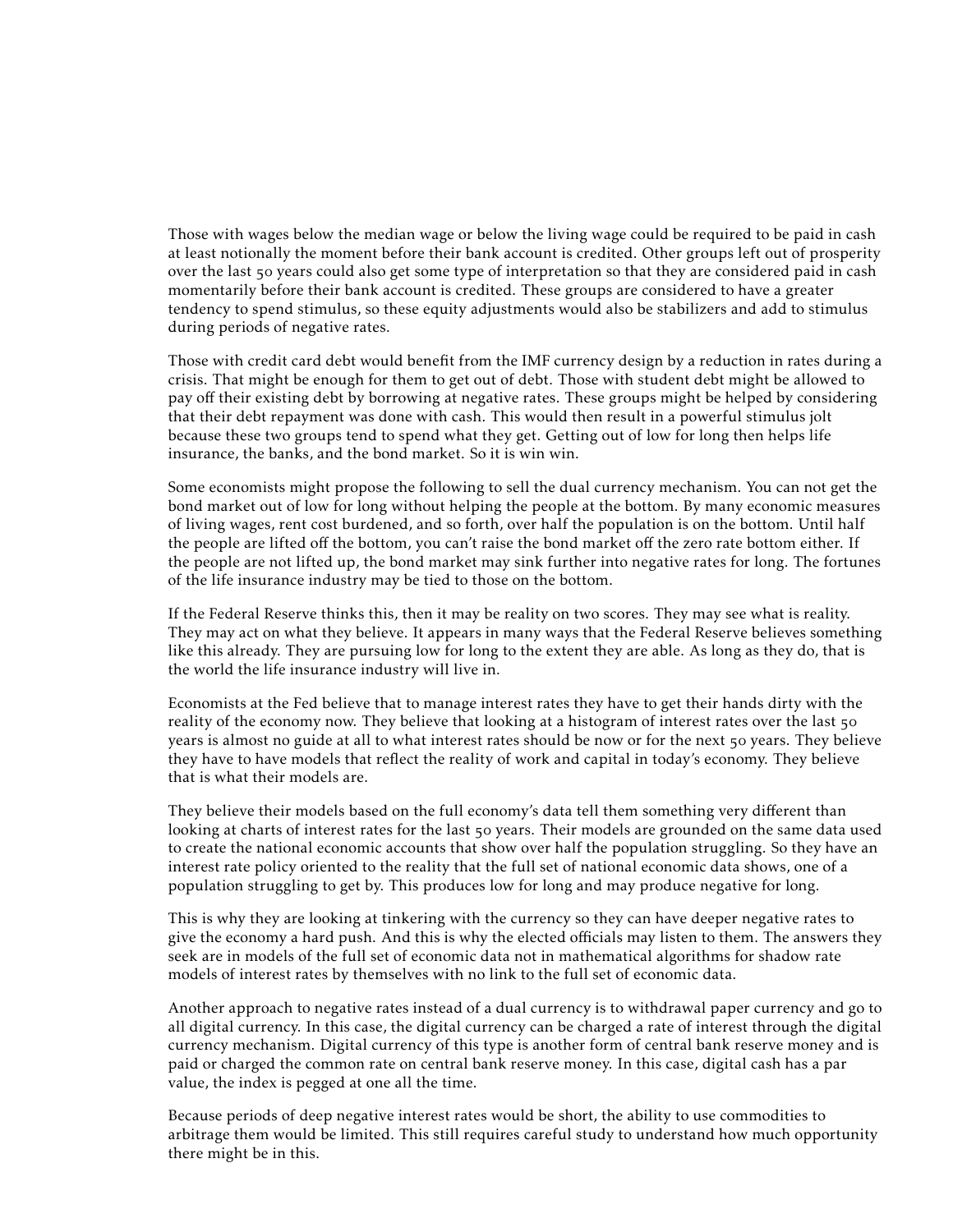The IMF and central banks see a dual currency of electronic and paper money as a possible solution to low for long by allowing brief periods of deeper negative rates. In their thinking, such periods would result in stimulating the economy rapidly and would not last for long periods. If this idea worked, it would benefit the life insurance industry as long as it can survive moderately long periods of negative rates up to -6 or so. In addition, if they added new business when rates were negative, it might become a continuing problem. They might want to limit that.

The negative rates currently considered too deep in LATF circle discussions are mostly within the range, up to -6, that economists want for counter-cylical policy. Bernanke and others have discussed this in several papers. Bernanke's entire QE policy suite is a way to get around the zero lower bound. The IMF's dual currency solution is to allow deeper negative rates like -6 at least for loans where government is a party.

Although the original factor CIR model is flawed, it does have the advantage that it is mathematically easy to deal with for bond yields. That level of math is within the capability of many actuaries.

In the Iraq war, we were told we have to fight with the army we have. That may be the situation the NAIC finds itself in now. Further delay in doing anything may be the worst choice.

Given the NAIC LATF mathematical methods to limit severity of negative rates in simulations are experimental mathematically, it should retain the option of using the original factor CIR model. It should find the best case it can of that model that addresses the risk of low for long or of moderately negative for long. It should also test for deeper negative rates consistent with what economists at central banks are seeking to try. This sounds closer to the current parameters of the unfloored model.

A field test with the current unfloored model could also show what the life insurance industry needs to survive the new IMF medicine if it comes into play, and it could ask for that up front in exchange for its support of the IMF's new mechanism designs for dual electronic and paper currencies that can achieve deeper negative rates. The IMF and central banks may at some point decide to move forward with their approaches and get governments to consent to them.

The IMF only needs to find one country to try it and succeed in getting out of low for long. Once one country does it and succeeds, the leverage of the life insurance industry on planning it for the US will be minimal. If the life insurancy industry is not proactive, it will not get any safeguards or assistance. Now is the time for it to get involved in planning the experiment.

At some of the IMF and World Bank meetings in DC, it was discussed that it might be better for some smaller countries to try the new experimental designs on currencies. That may be, but it will also mean leaving the US life insurance industry out of the planning stage.

The obvious assistance to negotiate when interest rates are negative 6 percent is to be able to borrow from the Fed at negative 6 percent. Alternatively, to get a guarantee so they can borrow from the private markets at a negative rate if that is possible. If they can borrow at a negative rate in a way that the principal is secure and can't be seized for some other debt, then that would seem to be sufficient to allow some borrowing if it is available. Borrowing at negative rates has less repayment difficulty than at positive rates if you have a way to use the principal that avoids having to pay a positive amount of interest. Where is the principal kept is the question. Principal is a hot potato. If you hold the principal in a place that pays negative interest, you don't get anywhere by borrowing at a negative rate, you only break even.

Insurance companies have some natural flow of liabilities coming due. They can borrow money to pay these and not cash in the long term bonds that were supporting them. So if a policy matures and requires a payment of 100, the life insurance company borrows 100 at -5 percent. They hold onto their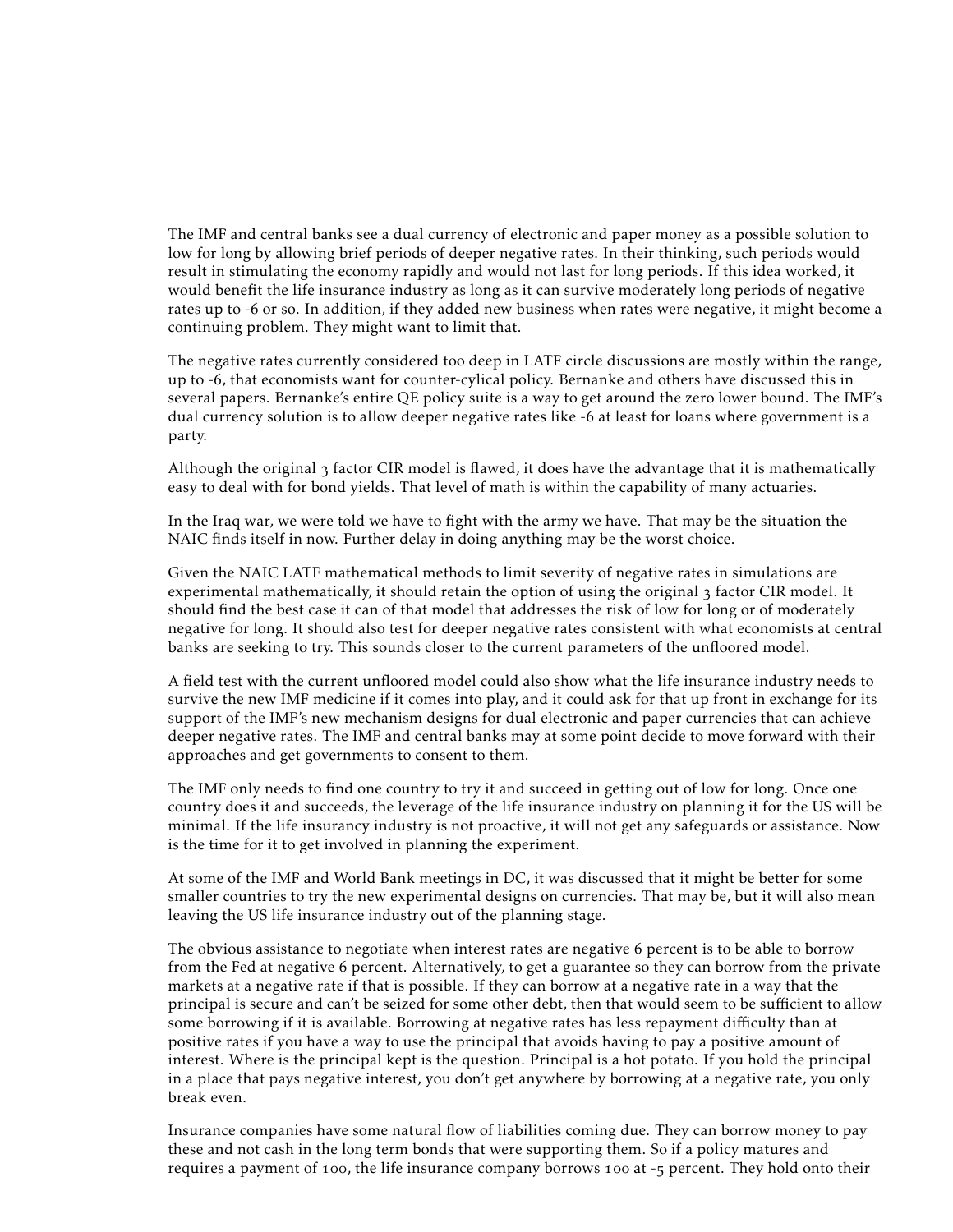bond that was supporting the policy. That bond might pay  $\frac{1}{4}$  percent. So they now get an income of  $\frac{1}{9}$ percent. Their long bond covers their borrowing principal. But their only principal to invest is what is already in the long bond. They don't have an additional hot potato  $100$  of principal to invest at minus  $5$ percent. This type of cash management might provide some help. On the flip side, issuing new policies with guarantees might create an ongoing burden after the crisis with deep negative rates was over. NAIC LATF needs to study these to see if its solvency system is sufficient to manage them.

The situation of the capital markets with negative rates requires careful thinking. Can only governments borrow at negative rates? Or banks that borrow from the central bank? Is the government always a party to lending or borrowing at negative rates? Can private parties borrow at negative rates in the capital markets? Or would they be constrained by zero?

If this type of assistance or borrowing were available to life insurance companies, negative rates could be win win for life insurance. Negative rates help reduce low for long and they get to borrow at negative rates to a limited extent while it lasts. This would bring up determining how much they could borrow and what requirements were imposed.

The Fed might want companies to pass on the same rate to policyholder loans as a condition of additional borrowing beyond the amount of policyholder loans. It might want limits on executive bonuses, sales commission, and stock dividends. This might be needed if negative rates for private borrowers became or were feared to create a sort of unconstrained money machine. Or it was feared they could create bad incentives. Whether that could really happen with negative interest rate loans between private parties requires analysis. It may require additional regulations from the NAIC LATF to make it work.

Field tests involving negative rates should consider the case that negative rates only occur when government is a party. Cases when two non-government parties make a transaction should also be considered but should be separated so that these scenarios can be filtered out if desired.

Economist thinking on deeper negative interest rates has concentrated on allowing the central bank rate on reserves in their models to be negative. What happens between two non-government parties to a loan is not very clear to me at least. Their thinking is mostly in allowing rules like the Taylor rule to give a negative rate and then allow that as the central bank rate on reserves held by banks.

Any model involving negative rates has to think about the issue of cases of all non-government parties to a transaction. The life insurance industry has an incentive to think this through in case governments decide to try it out or if their own analysis shows they benefit. In the mean time, models with negative rates used by LATF or life companies should think about what it means for negative rates between non-government parties and whether life companies could borrow at a negative rate from the Federal Reserve or in some other fashion at least as part of cash management to help them during deeper negative rate periods.

In a model with government interest rates below zero, it should be considered whether borrowing rates of non-governments should be limited at zero. This may require double shadow rate models. One for government rates at a negative boundary such as  $-6$  or even  $-1$  o with a dual currency or  $-1$  or  $-1$ . $-5$ without. Then another boundary for private parties at some level above the government boundary. This might be  $-4$  with a dual currency or zero or perhaps slightly negative without.

It may be that with deeper negative rates, private parties will be able to borrow at some negative rate. This may require rethinking credit requirements in such circumstances. As long as the principal is not spent and is not earning negative interest, there is no limit to the borrowing that a borrower can repay. Where would the principal be kept? That's the rub. This tends to limit the opportunities. However,